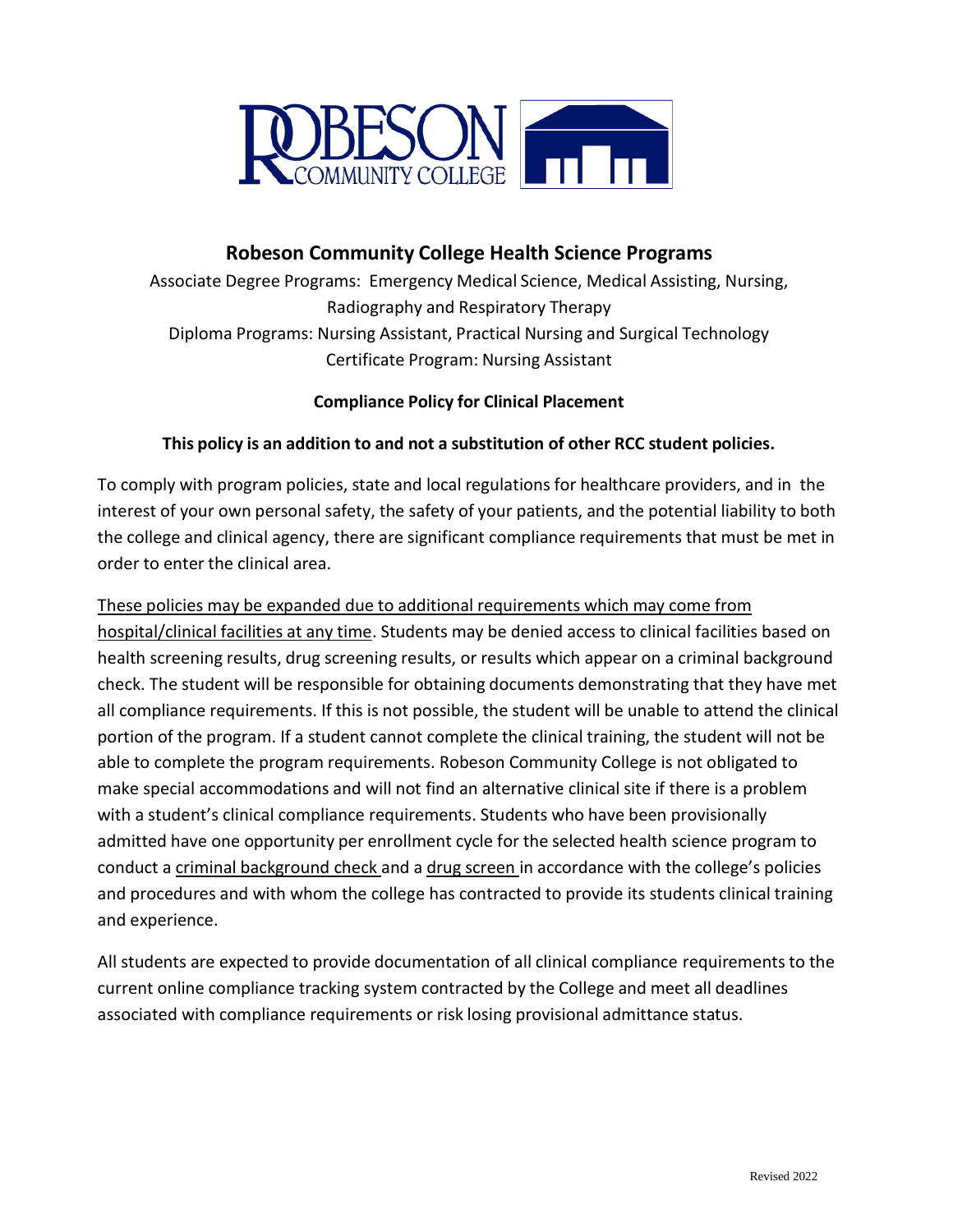The following **Clinical Compliance Requirements** must be met or students will be prevented from entering the clinical area. This applies to all health science students.

### **1. Medical Review/Screen**

There are significant health screening requirements that must be met before entering the clinical area. Each student is required to meet vaccination, titer, physical exam, and drug testing requirements and MUST provide all documentation and health screening information to the Clinical Compliance Officer (Health Science Secretary). Students must be prepared to provide copies of printed clinical compliance requirements to clinical sites at any time during the program.

The specific health screening requirements are listed below:

- a. Proof of Negative Tuberculin (Tb) skin testing or follow-up chest X-ray within 3 months of enrollment.
- b. Immunizations
	- **COVID Series**
	- Tdap, tetanus vaccines, Hepatitis B series, MMR, Rubella, Varicella series or positive titer (required)
	- Influenza Standard Seasonal Form Required

### **2. Background Check**

In order to be eligible to participate in placement (s) at clinical facilities, Health Science students MUST use the approved vendor to complete criminal background checks. The background check *is not* a requirement for acceptance to the program. The background check *will be* required as part of screening for clinical placement and registration for the clinical courses. The background check will not be reviewed by RCC staff or faculty.

Students must be prepared to provide printed background report results to their clinical site at any time during their enrollment in the health science program. Students have one opportunity per enrollment cycle for the selected health science program to conduct a criminal background check in accordance with the College's policies and procedures and with whom the College has contracted to provide its students clinical training and experience.

Background investigations will minimally include the following:

- o Social Security Number Verification
- o Criminal History Search (3 counties, 7 years or up to five background searches)
- o Sex Offender and Predator Registry Search
- o Office of Inspector General (Health and Human Services) Sanction List Search
- o General Services Administration Excluded Search
- o Address Verification
- o Two Name Searches (current legal and one other name